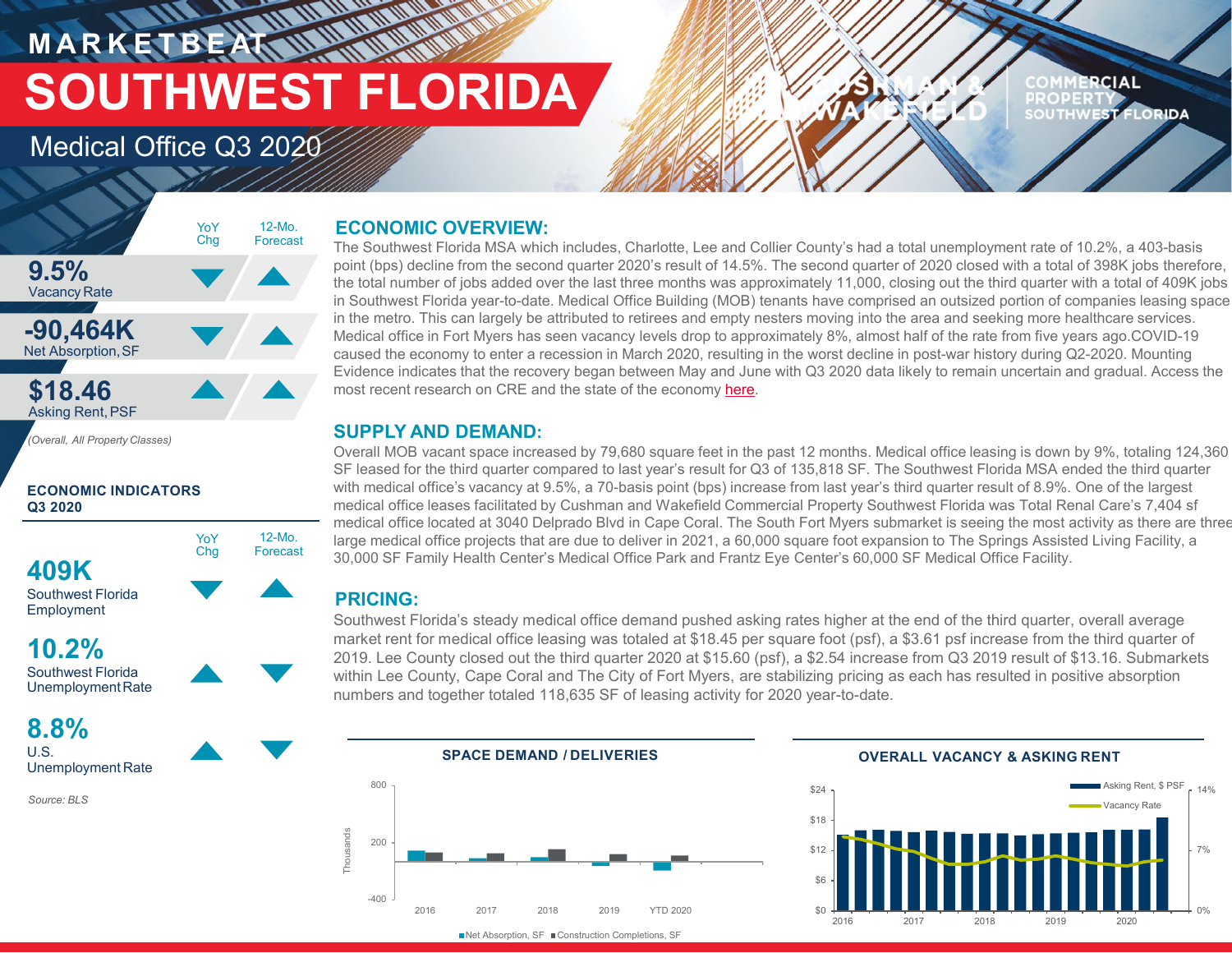**MARKETBEA** 

#### **COMMERCIAL PROPERTY SOUTHWEST FLORIDA**

## **SOUTHWEST FLORIDA** Medical Office Q3 2020

#### **MARKET STATISTICS**

| <b>SUBMARKET</b>                | <b>INVENTORY</b><br>(SF) | <b>SUBLET</b><br><b>VACANT</b><br>(SF) | <b>DIRECT VACANT</b><br>(SF) | <b>OVERALL VACANCY</b><br><b>RATE</b> | <b>CURRENT QTR</b><br><b>OVERALL NET</b><br><b>ABSORPTION</b> | <b>YTD OVERALL</b><br><b>ABSORPTION (SF)</b> | <b>YTD LEASING</b><br><b>ACTIVITY (SF)</b> | <b>UNDER CNSTR</b><br>(SF) | <b>OVERALL AVG ASKING RENT</b><br>(ALL CLASSES)* |
|---------------------------------|--------------------------|----------------------------------------|------------------------------|---------------------------------------|---------------------------------------------------------------|----------------------------------------------|--------------------------------------------|----------------------------|--------------------------------------------------|
| <b>Charlotte County</b>         | 1,558,145                | 3,089                                  | 154,865                      | 10.1%                                 | $-9,210$                                                      | $-8,873$                                     | 9,968                                      | $\mathbf 0$                | \$15.92                                          |
| <b>CHARLOTTE COUNTY TOTALS</b>  | 1,558,145                | 3,089                                  | 154,865                      | 10.1%                                 | $-9,210$                                                      | $-8,873$                                     | 9,968                                      | $\mathbf{0}$               | \$15.92                                          |
| Cape Coral                      | 944.822                  | $\overline{0}$                         | 77,561                       | 8.3%                                  | 18.707                                                        | 20,748                                       | 28,062                                     | $\mathbf 0$                | \$16.59                                          |
| City of Fort Myers              | 1,097,250                | $\mathbf 0$                            | 81,525                       | 7.4%                                  | $-26,591$                                                     | 35,739                                       | 49,638                                     | $\mathbf{0}$               | \$12.25                                          |
| South Fort Myers                | 3,004,385                | $\overline{0}$                         | 252,279                      | 8.4%                                  | $-35,969$                                                     | $-8,624$                                     | 68,997                                     | 150,000                    | \$15.06                                          |
| North Fort Myers                | 52,321                   | $\mathbf 0$                            | 20,800                       | 39.8%                                 | $-2,400$                                                      |                                              | 6,600                                      | $\mathbf 0$                | $\sim$                                           |
| Estero                          | 176,116                  | $\overline{0}$                         | 13,694                       | 7.8%                                  | $-1,549$                                                      | 1,971                                        | 14,446                                     | $\mathbf 0$                | \$19.22                                          |
| <b>Bonita Springs</b>           | 1,128,282                | $\overline{0}$                         | 165,482                      | 14.7%                                 | $-29,798$                                                     | $-20,534$                                    | 79,591                                     | 7,500                      | \$17.74                                          |
| Lehigh                          | 295,720                  | $\overline{0}$                         | 21,409                       | 7.2%                                  | 5,357                                                         | 5,231                                        | 17,870                                     | $\mathbf{0}$               | \$17.50                                          |
| The Islands                     | 33,728                   | $\sim$                                 | $\sim$                       | $\sim$                                |                                                               | $\overline{\phantom{a}}$                     |                                            | $\overline{\phantom{a}}$   |                                                  |
| <b>LEE COUNTY TOTALS</b>        | 6,692,267                | $\mathbf{0}$                           | 659,829                      | 8%                                    | $-83,473$                                                     | 22,170                                       | 316,517                                    | 161,000                    | \$15.60                                          |
| <b>North Naples</b>             | 1,567,807                | $\overline{0}$                         | 88,504                       | 5.6%                                  |                                                               | 20,037                                       | 30,524                                     | $\mathbf 0$                | \$24.77                                          |
| <b>Naples</b>                   | 421,013                  | $\overline{0}$                         | 22,077                       | 5.2%                                  | 10,192                                                        | 7,884                                        | 9,137                                      | $\circ$                    | $\overline{\phantom{a}}$                         |
| <b>Outlying Collier County</b>  | 102,802                  | $\overline{0}$                         | 2,704                        | 2.6%                                  | 2.6%                                                          | $-2,704$                                     |                                            | $\mathbf 0$                |                                                  |
| Marco Island                    | 105,747                  | $\overline{0}$                         | 30,907                       | 29.2%                                 | 29.2%                                                         | $\overline{\phantom{a}}$                     | ٠                                          | $\mathbf 0$                | \$40.00                                          |
| North Naples                    | .567,807                 | $\overline{0}$                         | 88,504                       | 5.6%                                  | 10,160                                                        | $\sim$                                       | 30,524                                     | $\mathbf 0$                | \$24.77                                          |
| <b>East Naples</b>              | 576,790                  | $\overline{0}$                         | 71,993                       | $-2,280$                              | $-2,280$                                                      | $-17,291$                                    | 9,904                                      | $\mathbf{0}$               | \$26.65                                          |
| <b>COLLIER COUNTY TOTALS</b>    | 2,942,894                | 1,066                                  | 260,956                      | 8.9%                                  | $-8,792$                                                      | $-29,962$                                    | 20,591                                     | 53,625                     | \$25.03                                          |
| <b>SOUTHWEST FLORIDA TOTALS</b> | 11,193,306               | 4,155                                  | 1,075,650                    | 9.5%                                  | $-90,464$                                                     | $-16,665$                                    | 380,110                                    | 319,677                    | \$18.46                                          |

#### *\*Rental rates reflect full service asking* **MADELYN DEMASI**

#### **KEY LEASE TRANSACTIONS Q3 2020**

| <b>PROPERTY</b>           | <b>SUBMARKET</b>   | <b>TENANT</b>                              | <b>SF</b> | Type       |
|---------------------------|--------------------|--------------------------------------------|-----------|------------|
| 3040 Delprado Boulevard   | Cape Coral         | <b>Total Renal Care</b>                    | 7.404     | New Lease* |
| 4790 C Barkley Circle     | City of Fort Myers | Eye Physician & Surgeons of<br><b>SWFL</b> | 4.960     | Renewal    |
| 12995 S. Cleveland Avenue | City of Fort Myers | <b>Cleveland Radiology Center</b><br>Inc   | 3.000     | New Lease* |

*\*Renewals not included in leasing statistics*

#### **KEY SALES TRANSACTIONS Q3 2020**

| <b>PROPERTY</b>     | <b>SUBMARKET</b> | <b>SELLER / BUYER</b>               | SF    | <b>PRICE/S PSF</b> |
|---------------------|------------------|-------------------------------------|-------|--------------------|
| 25 Homestead Road N | Lehigh           | John M Morgan/Jamie D Johnson D.M.D | 1,459 | \$110/PSF          |

*Research Coordinator*  +1 619-787-8285 [/mdemasi@cpswfl.com](mailto:name@cushwake.com)

#### **A CUSHMAN & WAKEFIELD RESEARCH PUBLICATION**

Cushman & Wakefield (NYSE: CWK) is a leading global real estate services firm that delivers exceptional value for real estate occupiers and owners. Cushman & Wakefield is among the largest real estate services firms with approximately 51,000 employees in 400 offices and 70 countries. In 2018, the firm had revenue of \$8.2 billion across core services of property, facilities and project management, leasing, capital markets, valuation and other services.

#### **cushmanwakefield.com**